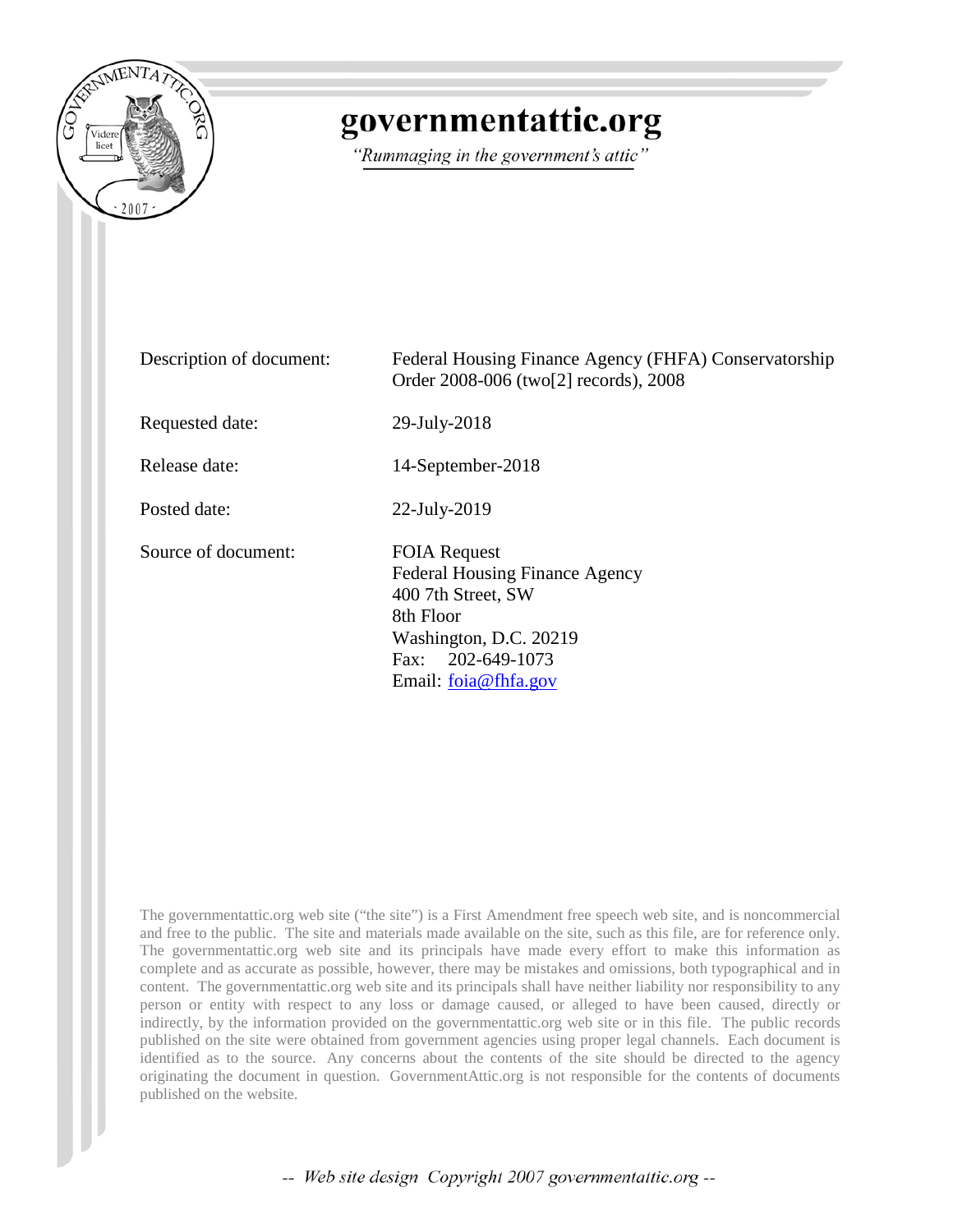From: Easter, Stacy < Stacy.Easter@fhfa.gov> Cc: Easter, Stacy < Stacy.Easter@fhfa.gov> Sent: Fri, Sep 14, 2018 12:15 pm Subject: FHFA FOIA No. 2018-FOIA-061 September 14, 2018

Re: FHFA FOIA No. 2018-FOIA-061

This letter is in response to your Freedom of Information Act (FOIA) request, dated July 29, 2018. Your request was received in the Federal Housing Finance Agency's (FHFA) FOIA office on August 6, 2018, and assigned FHFA FOIA request number 2018-FOIA-061. Your request was processed in accordance with the FOIA (5 U.S.C. § 552) and FHFA's FOIA regulation (12 CFR Part 1202).

You requested, "[a] copy of the listing of Conservatorship orders at FHFA. A copy of Conservatorship Order 2008-006."

In regards to your request for a copy of conservatorship order 2008-006, FHFA has searched its files and records and has located two documents responsive to your request. The FHFA has determined that the documents are releasable in their entirety. A copy of the accessible material is attached.

In regards to your request for a listing of conservatorship orders, FHFA did not locate any records responsive to your request. Please note that when determining the scope of a FOIA request, courts have generally held that agencies are not required to respond to requests by creating records. See e.g. LaRoche v. SEC, 289 F. App'x 231, 231 (9th Cir. 2008) and FlightSafety Servs. Corp. v. Dept. of Labor, 326 F. 3d 607, 613 (5th Cir. 2003).

This is FHFA's final decision on your FOIA request. If you wish to appeal any aspect of FHFA's decision on your request, you must forward within 90 days:

- A copy of your initial request;
- A copy of this letter; and
- A statement of the circumstances, reasons, or arguments for seeking disclosure of the affected record(s).

The appeal must be sent either electronically by 5pm to [foia@fhfa.gov](mailto:foia@fhfa.gov) or by mail to the "FOIA Appeals Officer" at 400 7th Street, SW, 8th Floor, Washington, DC 20219. The subject line, or the envelope and the letter of appeal, must be clearly marked "FOIA Appeal." Please note that all mail sent to FHFA via the United States Postal Service is routed through a national irradiation facility, a process that may delay delivery by approximately two weeks. For any time-sensitive correspondence, please plan accordingly.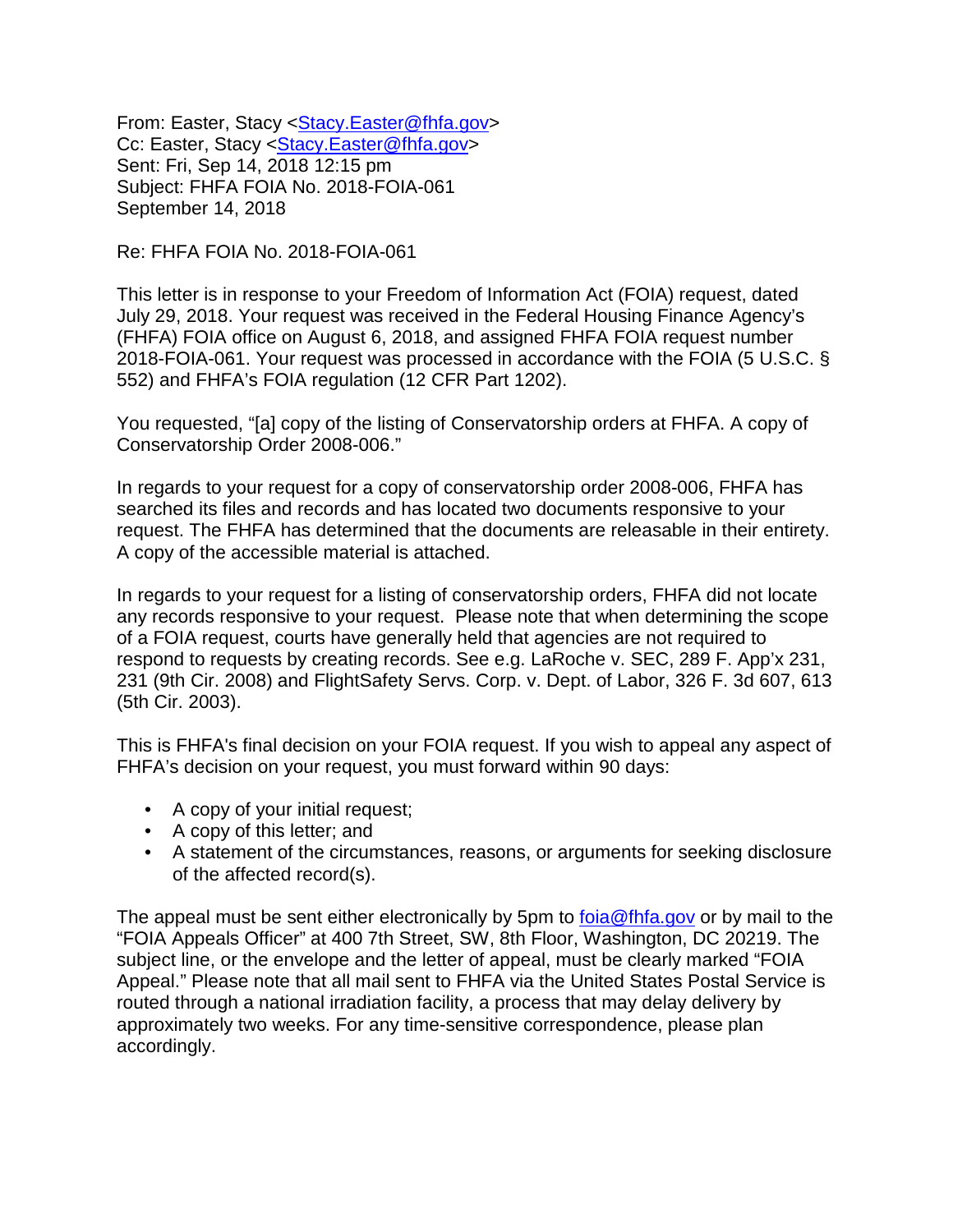Additionally, you may seek dispute resolution services from the Office of Government Information Services (OGIS) at the National Archives and Records Administration. OGIS can be reached at 8601 Adelphi Road – OGIS, College Park, Maryland 20740- 6001; by email at [ogis@nara.gov;](mailto:ogis@nara.gov) by telephone at 202-741-5770 or toll free at 1-877- 684-6448; or by facsimile at 202-741-5769.

Your FOIA request is releasable to the public under subsequent FOIA requests. In responding to these requests, FHFA does not release personal information, such as home or email addresses and home or mobile telephone numbers which are protected from disclosure under FOIA Exemption 6 (5 U.S.C. § 552(b)(6)).

There are no fees associated with processing this request.

If you have any questions regarding the processing of your request, please contact me directly at [Stacy.Easter@fhfa.gov.](mailto:Stacy.Easter@fhfa.gov)

Sincerely,

Stacy J. Easter FOIA/Privacy Officer FOIA Public Liaison Office of General Counsel | O G C Federal Housing Finance Agency | F H F A O: 202.649.3067 | [Stacy.Easter@fhfa.gov](mailto:Stacy.Easter@fhfa.gov)

Confidentiality Notice: The information contained in this e-mail and any attachments may be confidential or privileged under applicable law, or otherwise may be protected from disclosure to anyone other than the intended recipient(s). Any use, distribution, or copying of this e-mail, including any of its contents or attachments by any person other than the intended recipient, or for any purpose other than its intended use, is strictly prohibited. If you believe you have received this e-mail in error: permanently delete the email and any attachments, and do not save, copy, disclose, or rely on any part of the information contained in this e-mail or its attachments. Please call 202-649-3800 if you have questions.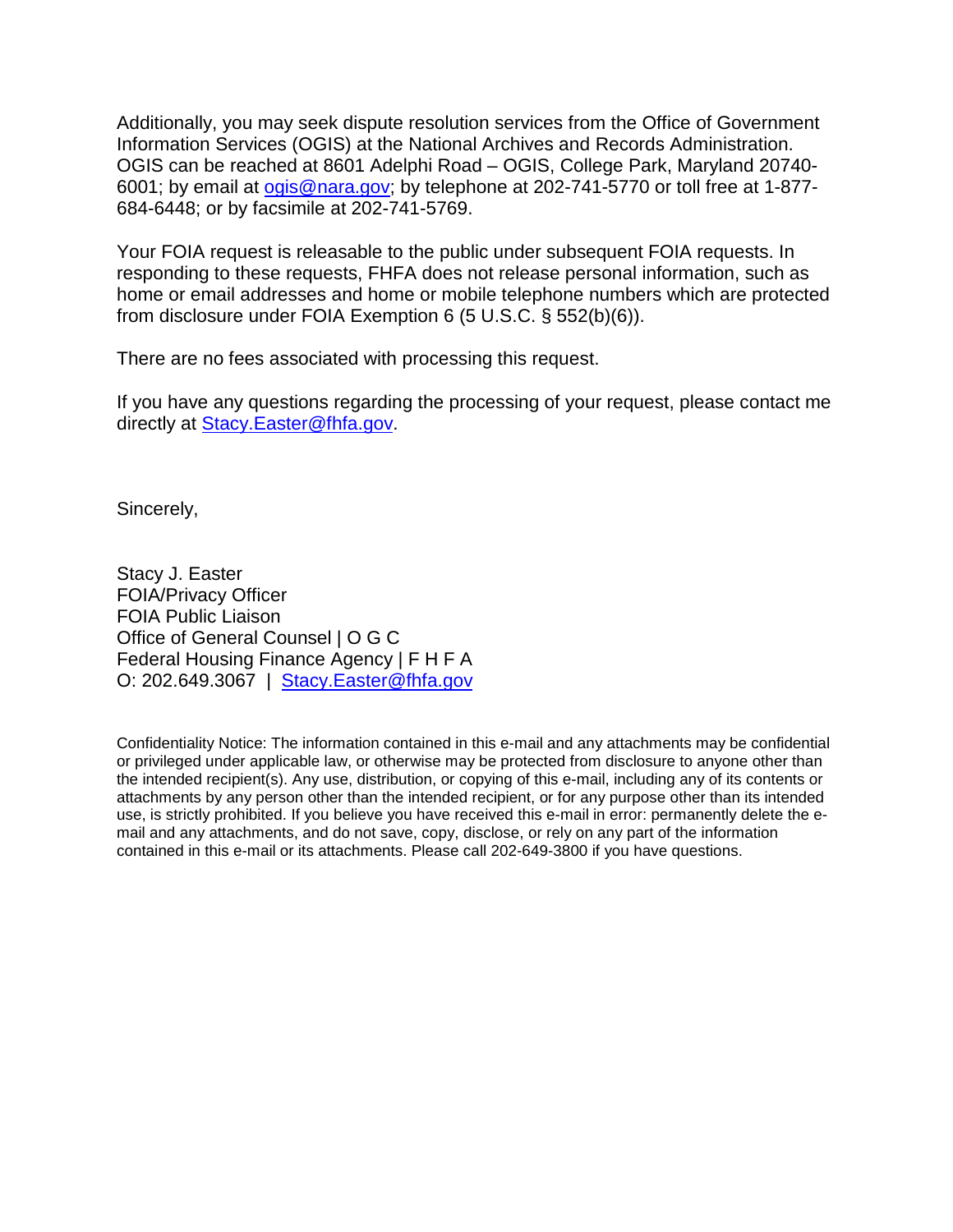## **UNITED STATES OF AMERICA FEDERAL HOUSING FINANCE AGENCY**

) ) ) ) )

**In Re Conservatorship of:** 

**Federal National Mortgage Association**   $\begin{pmatrix} 1 & 1 & 1 \\ 1 & 1 & 1 \\ 1 & 1 & 1 \\ 1 & 1 & 1 \\ 1 & 1 & 1 \\ 1 & 1 & 1 \\ 1 & 1 & 1 \\ 1 & 1 & 1 \\ 1 & 1 & 1 \\ 1 & 1 & 1 \\ 1 & 1 & 1 \\ 1 & 1 & 1 \\ 1 & 1 & 1 \\ 1 & 1 & 1 \\ 1 & 1 & 1 \\ 1 & 1 & 1 \\ 1 & 1 & 1 \\ 1 & 1 & 1 \\ 1 & 1 & 1 \\ 1 & 1 & 1 \\ 1 & 1 & 1 \\ 1 & 1 & 1 \\ 1 & 1 & 1 & 1 \\ 1 &$  Order No. 2008-006

**ORDER REGARDING FUNCTIONS AND AUTHORITIES OF THE BOARD OF DIRECTORS AND ITS MEMBERS** 

In accordance with the powers granted to the Federal Housing Finance Agency ("FHFA") under the Federal Housing Enterprises Financial Safety and Soundness Act of 1992, Title **XIII,**  P.L.102-550, as amended by the Federal Housing Finance Regulatory Reform Act of 2008, P.L. 110-289, it is hereby ordered that:

- 1. There shall be a non-executive Chairman of the Board of the Federal National Mortgage Association ("Fannie Mae"). The Chief Executive Officer will be the only corporate officer serving a member of the Board of Directors.
- 2. In accordance with Section 1162 of P.L. 110-289, the Conservator has determined that the appropriate number of directors shall be a minimum of nine (9) and not more than thirteen (13). The initial members of the Board shall be appointed by the Conservator, in consultation with the Chairman. Subsequent vacancies may be filled by the Board, subject to review by the Conservator.
- 3. The directors of Fannie Mae serve on behalf of the Conservator and shall exercise authority as directed by the Conservator.

··•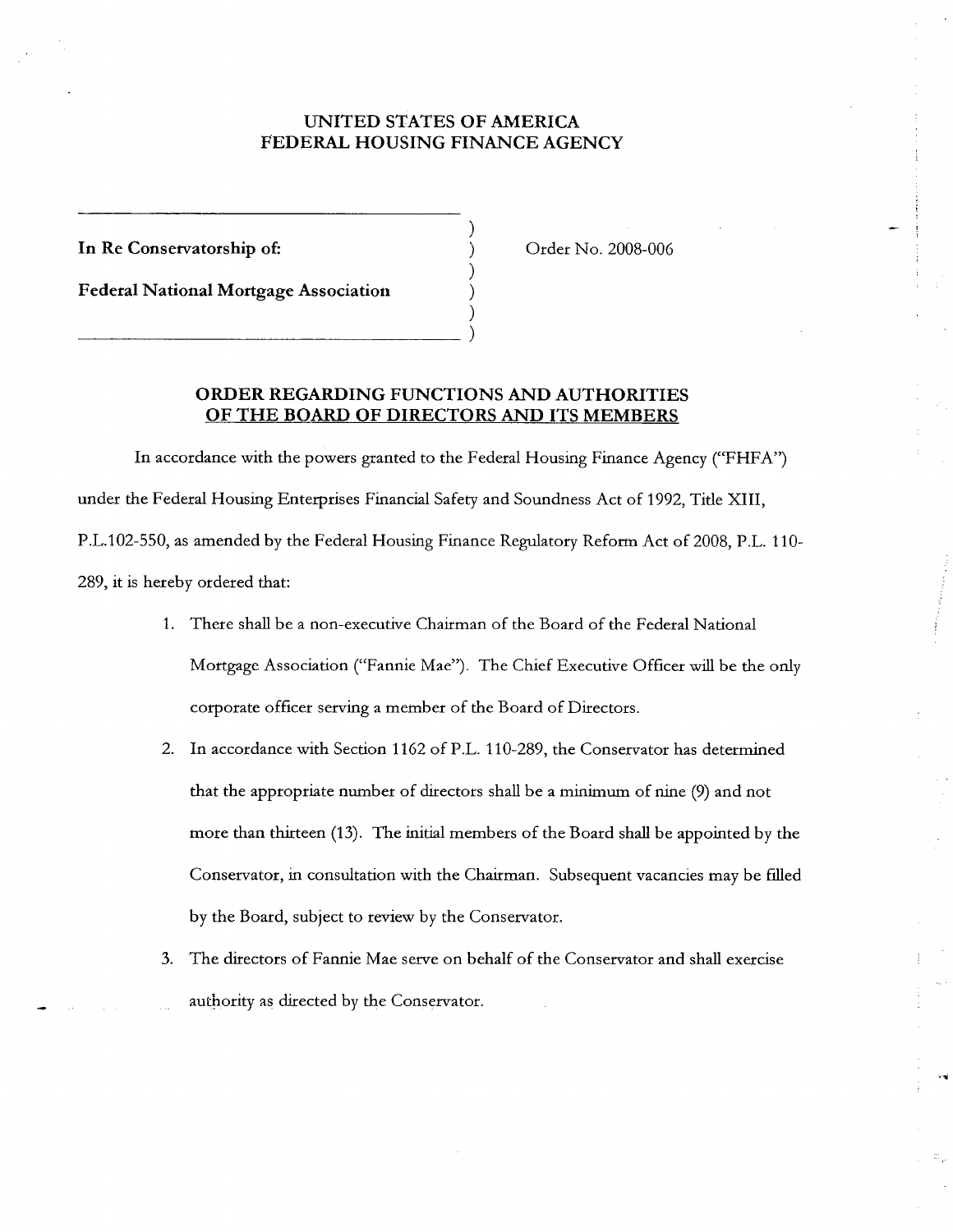- 4. The standing Board Committees are (a) the Audit Committee, (b) the Compensation Committee, (c) the Nominating/Governance Committee, and (d) a Business and Risk Committee (or similarly-named committee).
- 5. The Members of the Board of Directors and standing Board Committees of the Freddie Mac shall function in accordance with the applicable designated duties and with the authorities as set forth in federal statutes, regulations and FHFA examination and policy guidance, Delaware law (insofar as the corporation has previously adopted its provisions for corporate governance purposes pursuant to 12 C.F.R. §1710.10) and in the Bylaws and applicable Committee Charters in existence at Fannie Mae as of this date (as may be amended with the consent of or by the Conservator, or as modified by a letter to the Board from the Conservator), as such duties or authorities may be modified by the Conservator.
- 6. With notice to the Chairman, the Director of FHFA or his or her representative may attend any board meeting including committee meetings and executive sessions.

This Order shall become effective upon its execution by the Conservator, provided that the delegation of the authority to the Board effectuated by the Order shall not be effective until at least nine (9) Board members have been appointed and remains in effect until modified or rescinded. Ordered this  $24^{th}$  day of November, 2008.

> FEDERAL HOUSING FINANCE AGENCY As Conservator for Federal National Mortgage Association · ("Fannie Mae")

ma B Chel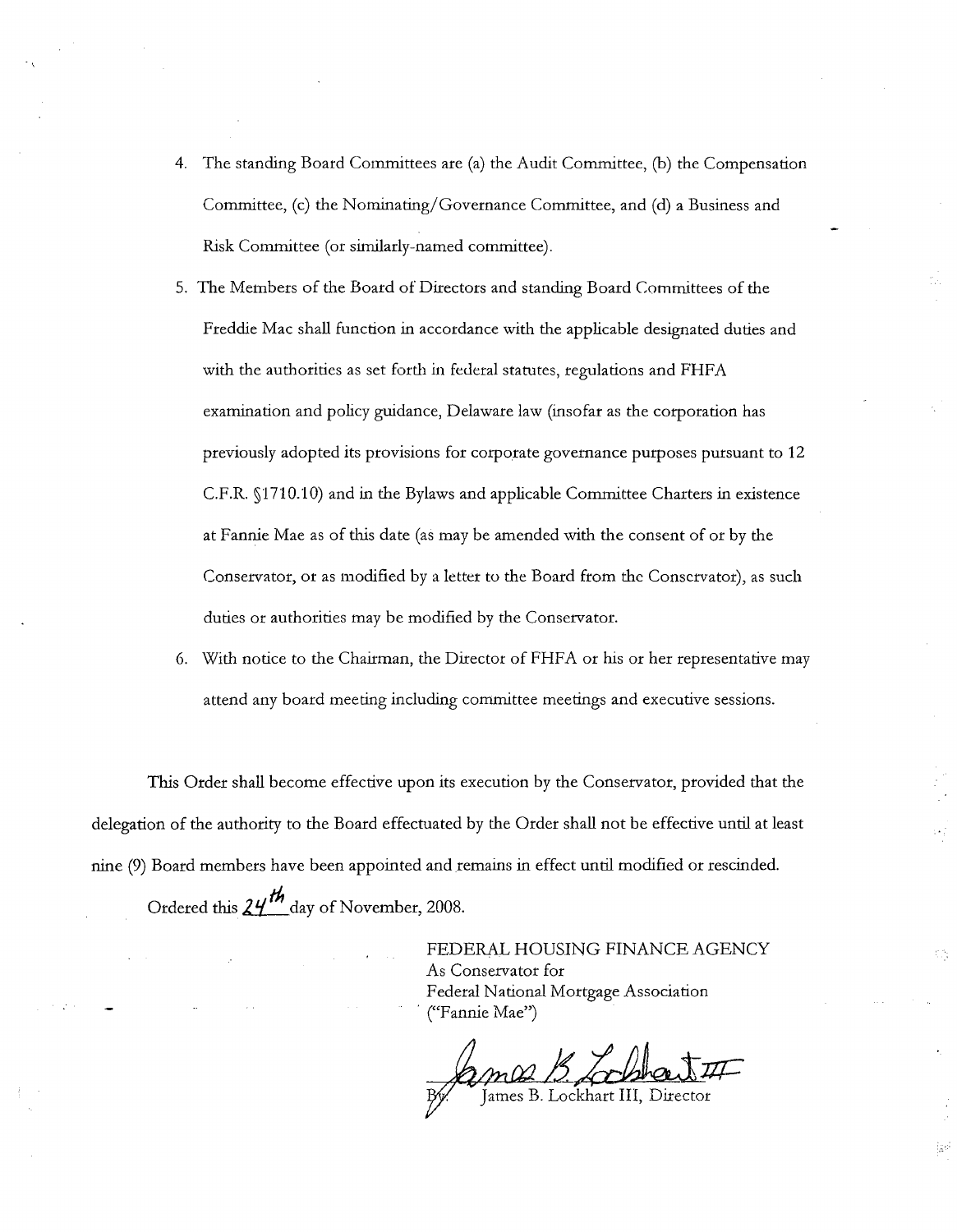## UNITED STATES OF AMERICA FEDERAL HOUSING FINANCE AGENCY

) ) ) )

In Re Conservatorship of:

Order No. 2008-006

**Federal Home Loan Mortgage Corporation**  ) \_\_\_\_\_\_\_\_\_\_\_\_ )

## **ORDER REGARDING FUNCTIONS AND AUTHORITIES OF THE BOARD OF DIRECTORS AND ITS MEMBERS**

In accordance with the powers granted to the Federal Housing Finance Agency ("FHFA") under the Federal Housing Enterprises Financial Safety and Soundness Act of 1992, Title XIII, P.L.102-550, as amended by the Federal Housing Finance Regulatory Reform Act of 2008, P.L. 110-289, it is hereby ordered that:

- 1. There shall be a non-executive Chairman of the Board of the Federal Home Loan Mortgage Corporation ("Freddie Mac"). The Chief Executive Officer will be the only corporate officer serving a member of the Board of Directors.
- 2. In accordance with Section 1162 of P.L. 110-289, the Conservator has determined that the appropriate number of directors shall be a minimum of nine (9) and not more than thirteen (13). The initial members of the Board shall be appointed by the Conservator, in consultation with the Chairman. Subsequent vacancies may be filled by the Board, subject to review by the Conservator.
- 3. The directors of Freddie Mac serve on behalf of the Conservator and shall exercise authority as directed by the Conservator.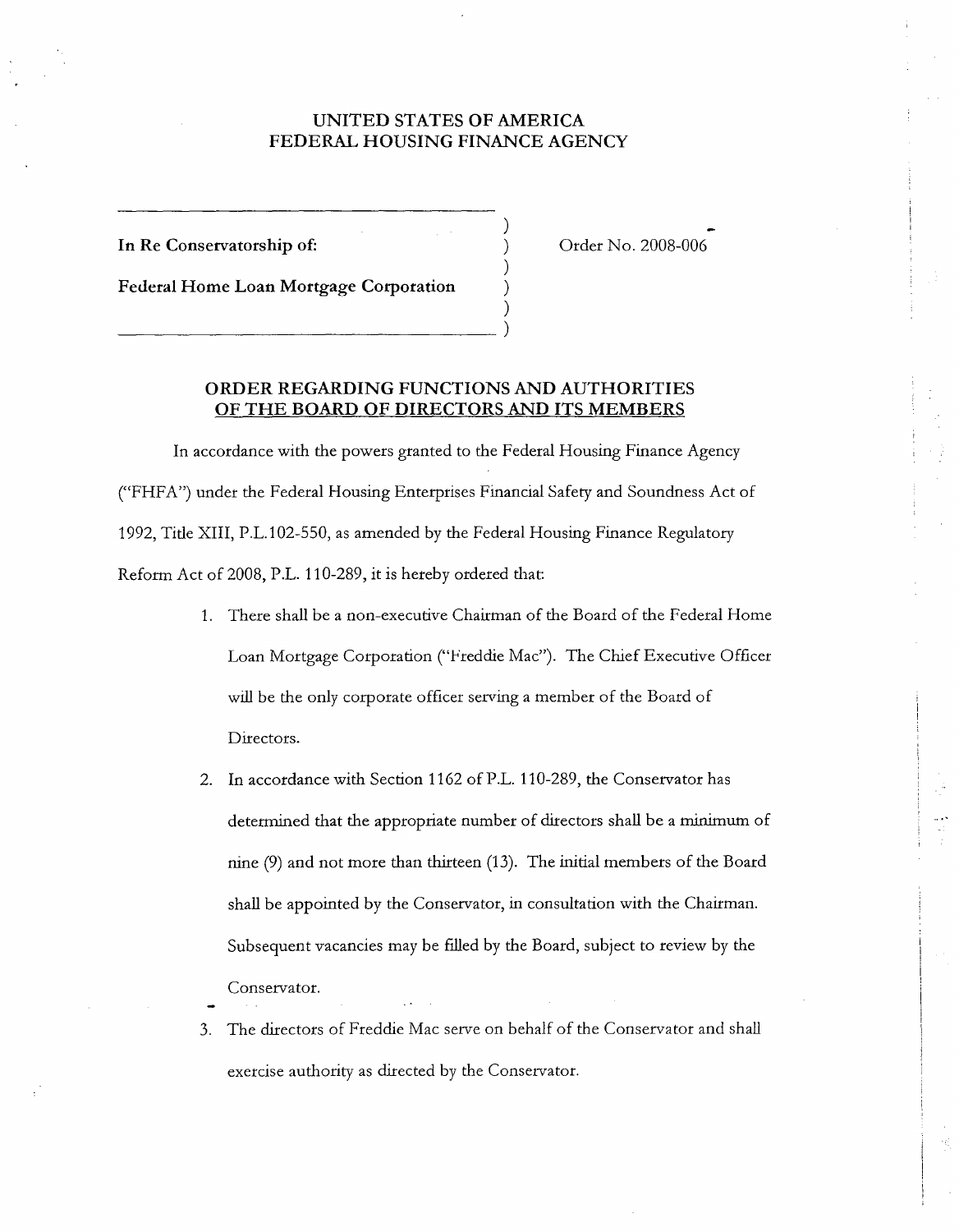- 4. The standing Board Committees are (a) the Audit Committee, (b) the Compensation Committee, (c) the Nominating/Governance Committee, and (d) a Business and Risk Committee (or similarly-named committee).
- 5. The Members of the Board of Directors and standing Board Committees of the Freddie Mac shall function in accordance with the applicable designated duties and with the authorities as set forth in federal statutes, regulations and FHFA examination and policy guidance, Virginia law (insofar as the corporation has previously adopted its provisions for corporate governance purposes pursuant to 12 C.P.R. §1710.10) and in the Bylaws and applicable Committee Charters in existence at Freddie Mac as of this date (as may be amended with the consent of or by the Conservator, or as modified by a letter to the Board from the Conservator), as such duties or authorities may be modified by the Conservator.
- 6. With notice to the Chairman, the Director of FHFA or his or her representative may attend any board meeting including committee meetings and executive sessions.